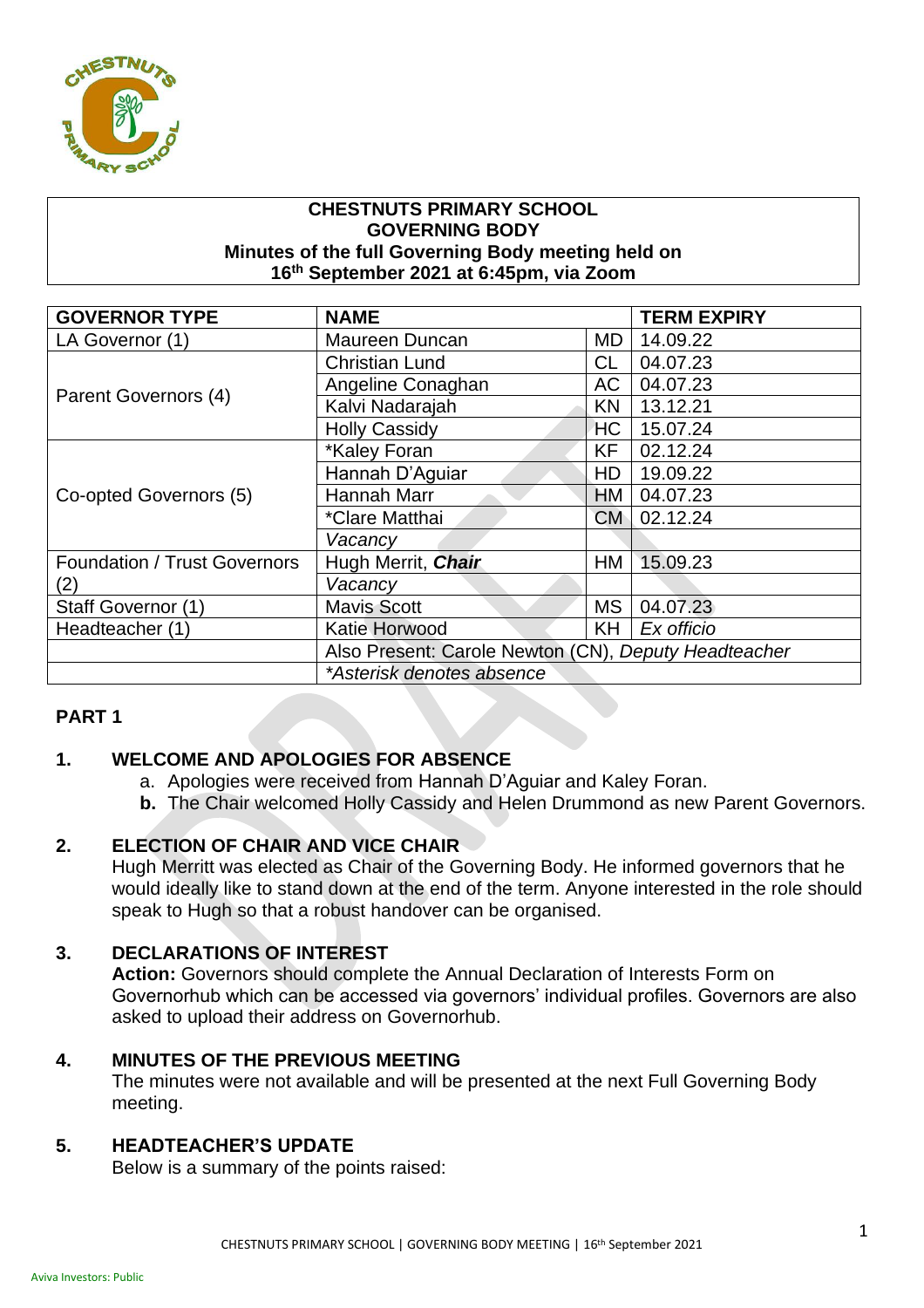

## **5.1 New School Year and Covid-19**

- 5.1.1 The first Covid-19 positive case presented on the second day of the term. The whole nursery and reception team had Covid. The Head spoke to the Local Authority who advised that the Nursery must remain open.
- 5.1.2 It has been extremely challenging for staff to settle the children with so many staff members absent. The outbreak management plan has been implemented. The risk assessment is on Governorhub.
- 5.1.3 **Ques:** When will the nursery staff return to work? **Ans:** They will return on Tuesday and the reception staff return on Wednesday.
- 5.1.4 A number of staff are unvaccinated and have to self-isolate each time they are exposed to Covid.
- 5.1.5 All face-to-face meetings have been cancelled. All meetings are online. None of the staff were hospitalised or were critically ill.
- 5.1.6 If this happened in KS2 the SMT would be willing to cover the classes.
- 5.1.7 It is likely that some of the staff who are unvaccinated will remain unvaccinated.
- 5.1.8 Assemblies have been cancelled for the time being.
- 5.1.9 The Head stated that apart from the massive building project and the KS1 Covid issues it has been a lovely start to the year.
- 5.2School Development Plan Katie is working on the action plan. It will be presented the next meeting.
- 6. Governor appointments and Committee ToRs (see Governance Map document) The Chair referred governors to the Governance Map document on Governorhub. The following points were raised:
- a. Finance & Personnel Committee There are no changes to the membership of this committee.
- b. Pay Committee Members: Chris, Hannah Marr and Kaley (in her absence).
- c. Headteacher Appraisal Members: Helen and Chris.
- d. **Action:** The Head requested for a change of date for the May 2022 Full Governing Body date. Governors agreed to a change of date.
- e. Link Governors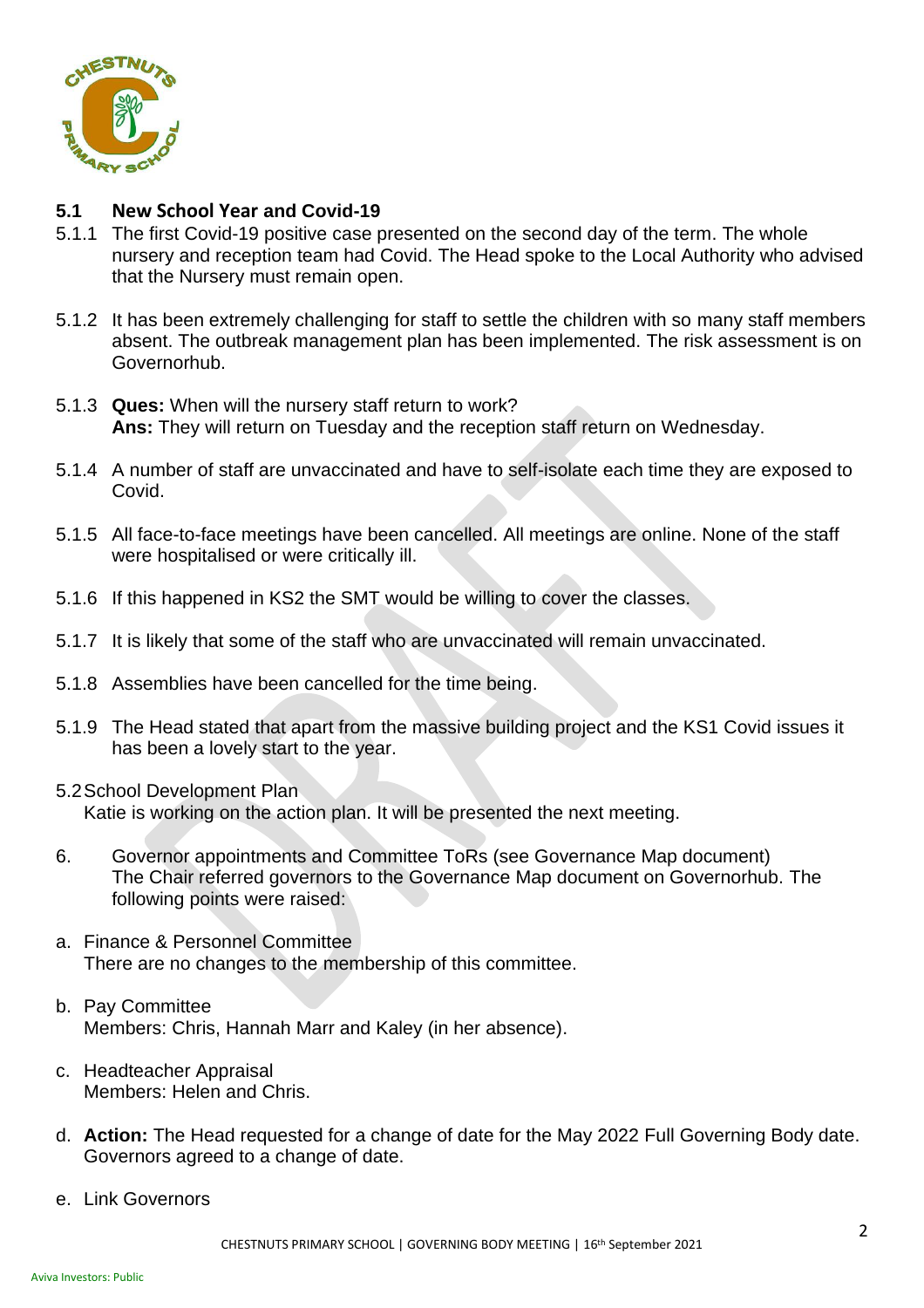

- BAME Christian Lund
- Reading and Digital Hannah Marr
- Humanities ????
- Finance Lead Clare Matthai
- f. Additional points raised:
- 6.f.1 Maureen Duncan (LA Governor) is willing to remain on the Governing Body for at least for another year.
- 6.f.2 Kalvi's term of office expires in December 2021.
- 6.f.3 Holly Cassidy and Helen Drummond will join the Standards and Curriculum Committee and Chris has stepped down from the committee. The terms of references have not changed for the main committees.

**The Terms of References were approved by the Governing Body.**

## **7. Governor Recruitment**

- a. There is a co-opted governor vacancy. Hugh will look through the governor recruitment sites to see if he can recruit a new co-opted governor.
- b. There is still a skills gap for HR expertise on the Governing Body.
- c. **Ques:** How do we go about recruiting a Chair if no current governor is interested in taking on the role?

**Ans:** in that case the chair will inform the GB and they will identify someone to Chair the GB.

### **8. Governor Code of Conduct (see Governance Map document)**

Governors were encouraged to read Governor Code of Conduct (page 28 onwards) of the Governance Map document. The updated document includes the Nolan Principles. **The Code of Conduct was adopted by the governing body.**

# **9. Policy approval (see policies in folder)**

### **a. Behaviour Policy**

- i. The policy was drafted by the staff team. It was approved in Sept 2019. The policy has been updated again since the last draft.
- ii. There was an agreement to change the reference to laziness in the policy and replace it with something less accusatory such as disengagement.
- iii. The policy will allow a more consistent approach to behaviour management in the school.
- iv. It was agreed that there will be an analysis of the impact and use of the work club. There was a discussion about the impact on the children who are in the work club including the possibility of some form of mentoring while they are there. The Head stated that the policy will be revised to reflect that a reflection sheet is completed by the children while they are in the work club.

**The policy was approved by the governing body.**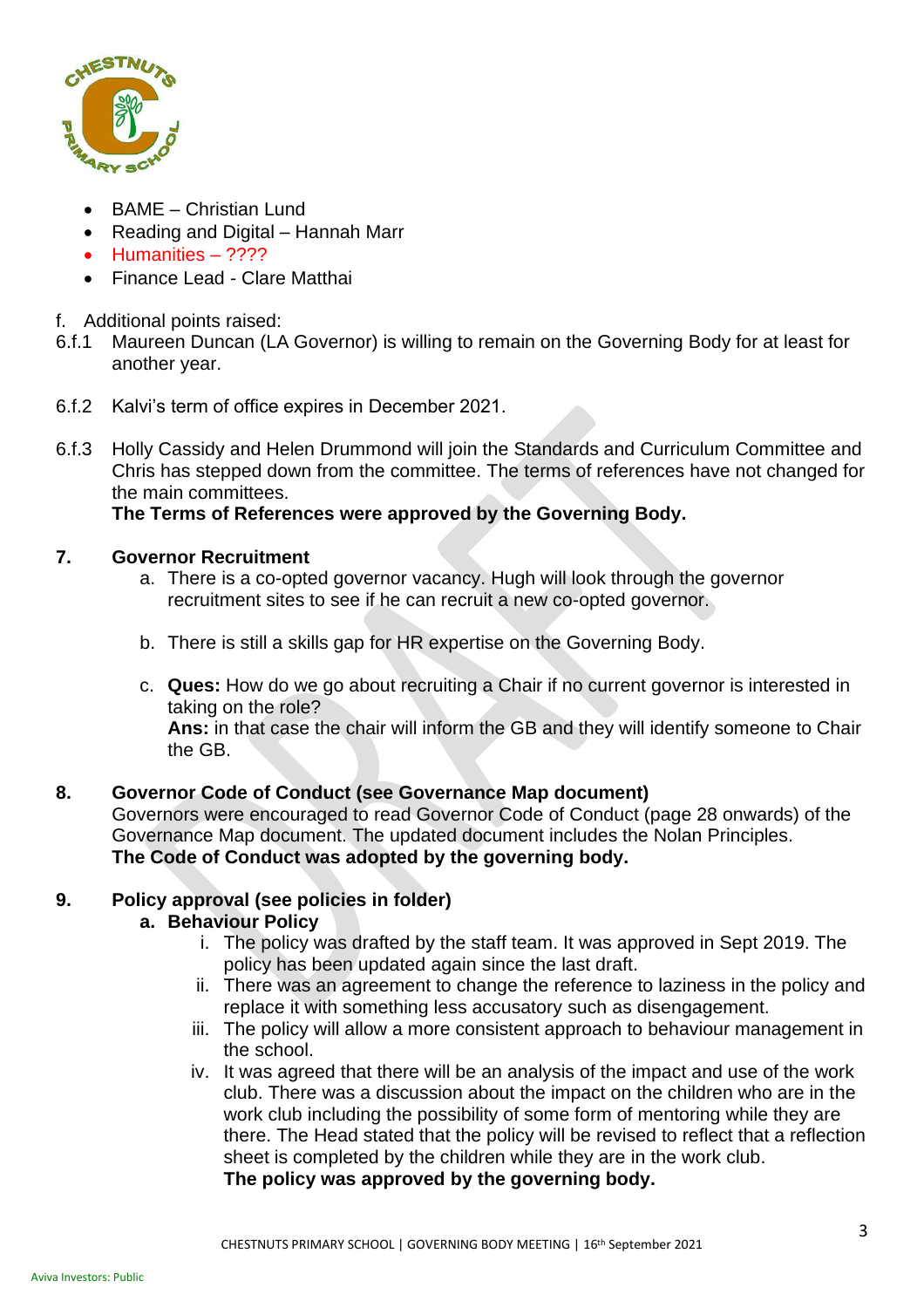

# b. **Safeguarding Policy**

- i. This is a model policy that has been adapted from the Haringey Education Partnership template. **Action:** The Headteacher will remove the Safer Recruitment notes from the policy.
- ii. **Action:** The School will carry out appropriate checks on governors for assurance that they are fit for school governance. The checks are not statutory, but it is good practice endorsed by Ofsted. This is mentioned in KCSIE and in Safer Recruitment. It was recommended that this should be raised with the school's HR contact. This will also be included in the pending Safer Recruitment policy.

**Action:** Maureen will send the appropriate link to the Headteacher.

iii. **Action:** All Governors must read Section A in the KSIE document. The Chair will upload the document to Governorhub for reference.

## **The policy was approved by the governing body.**

- c. School Emergency Plan **The policy was approved by the governing body.**
- d. Staff Handbook **The policy was approved by the governing body.**
- **e.** Violence/Harassment in the Workplace **The policy was approved by the governing body.**

It was agreed that changes to polices should be highlighted in the document so that Governors can see the most recent amendments.

f. **Ques:** Has the relevant policy for residential trips been updated in light of the incident that took place on the last residential trip.

**Ans:** The Head reported that she has reflected on the sequence of events that took place as well as the details of the actual event. Governors noted that it is not the headteacher's fault (she was ill with Covid at the time). The school has learnt a lot from the actual incident. The Head stated that in general, staff need to be more aware of children who need more nurturing especially in residential trips.

**Ques:** Was a risk assessment done for the trip? Ans: Yes a risk assessment was completed.

### **10. Health and Safety in the playground**

**a.** The next Health and Safety audit is due within the next two weeks.